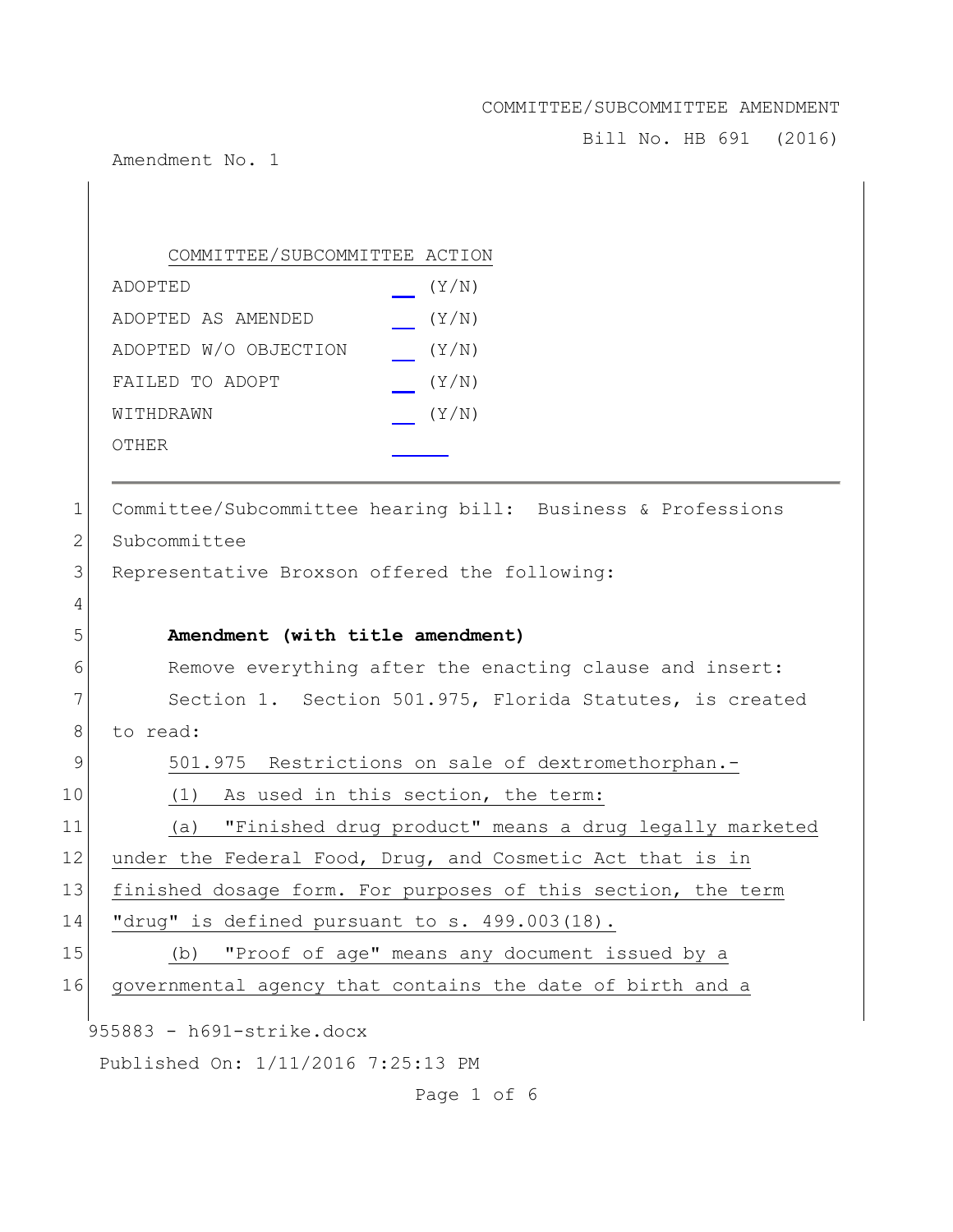Bill No. HB 691 (2016)

|    | Amendment No. 1                                                 |
|----|-----------------------------------------------------------------|
| 17 | description or photograph of the person purchasing the finished |
| 18 | drug product. The term includes, but is not limited to, a       |
| 19 | passport, United States Armed Services identification card,     |
| 20 | driver license, or an identification card issued by this state  |
| 21 | or another state of the United States.                          |
| 22 | (2) (a) A manufacturer, distributor, retail entity, or its      |
| 23 | employees and representatives, may not knowingly or willfully   |
| 24 | sell a finished drug product containing any quantity of         |
| 25 | dextromethorphan to a person younger than 18 years of age.      |
| 26 | (b) A person younger than 18 years of age may not purchase      |
| 27 | a finished drug product containing any quantity of              |
| 28 | dextromethorphan.                                               |
| 29 | (3) An employee or representative of a retail entity            |
| 30 | making a retail sale of a finished drug product containing any  |
| 31 | quantity of dextromethorphan must require and obtain proof of   |
| 32 | age from the purchaser before completing the sale, unless from  |
| 33 | the purchaser's outward appearance the person making the sale   |
| 34 | would reasonably presume the purchaser to be 25 years of age or |
| 35 | older.                                                          |
| 36 | (4) (a) A manufacturer, distributor, or retailer whose          |
| 37 | employee or representative, during the course of the employee's |
| 38 | or representative's employment or association with the          |
| 39 | manufacturer, distributor, or retailer, sells dextromethorphan  |
| 40 | in violation of this section is subject to:                     |
| 41 | 1. A written warning for the initial violation for each         |
| 42 | sales location;                                                 |
|    | $955883 - h691$ -strike.docx                                    |
|    |                                                                 |
|    | Published On: 1/11/2016 7:25:13 PM                              |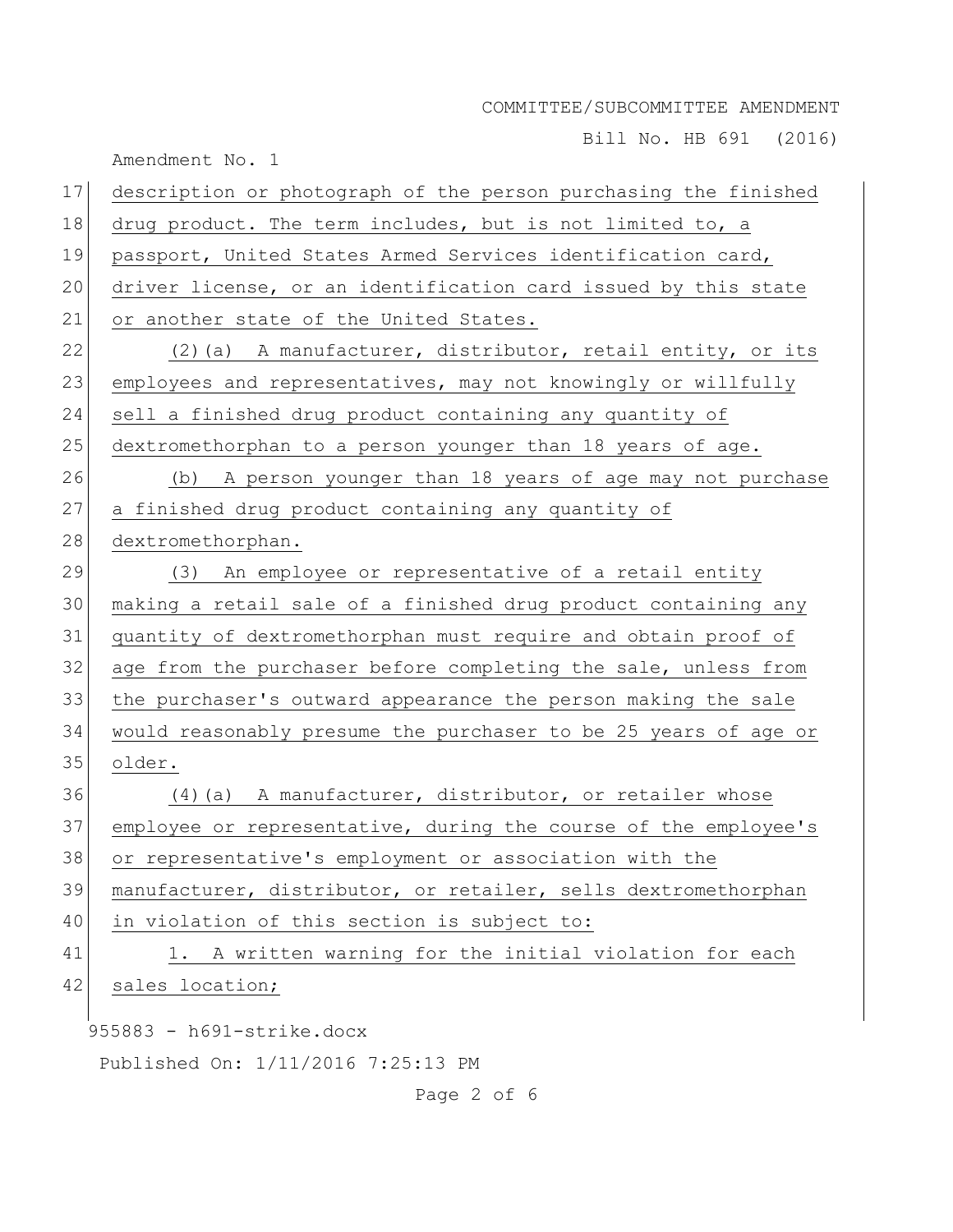Bill No. HB 691 (2016)

Amendment No. 1 955883 - h691-strike.docx Published On: 1/11/2016 7:25:13 PM Page 3 of 6 43 2. A civil penalty of not more than \$100 for the second 44 violation for each sales location; 45 3. A civil penalty of not more than \$500 for subsequent 46 violations for each sales location. 47 48 A manufacturer, distributor, or retailer who demonstrates a good 49 faith effort to comply with this section is not subject to a 50 civil penalty. The civil penalty shall accrue and may be 51 recovered in a civil action brought by the local jurisdiction 52 (b) A person who possesses or receives dextromethorphan 53 with the intent to distribute in violation of this section, is 54 subject to a civil penalty of not more than \$25 for each 55 violation, which shall accrue and may be recovered in a civil 56 action brought by the local jurisdiction. A civil penalty issued 57 to a person pursuant to this subparagraph shall include 58 information regarding how to dispute the penalty, and shall 59 clearly state that the violation is a noncriminal violation. 60 (c) An employee or representative of a manufacturer, 61 distributor, or retailer who, during the course of the 62 employee's or representative's employment or association with 63 the manufacturer, distributor, or retailer, sells 64 dextromethorphan in violation of this section is subject to a 65 written warning. 66 (5) Any civil penalty issued to a manufacturer, 67 distributor, or retailer shall be provided to the manager on 68 duty at the time the penalty is discovered. If no manager is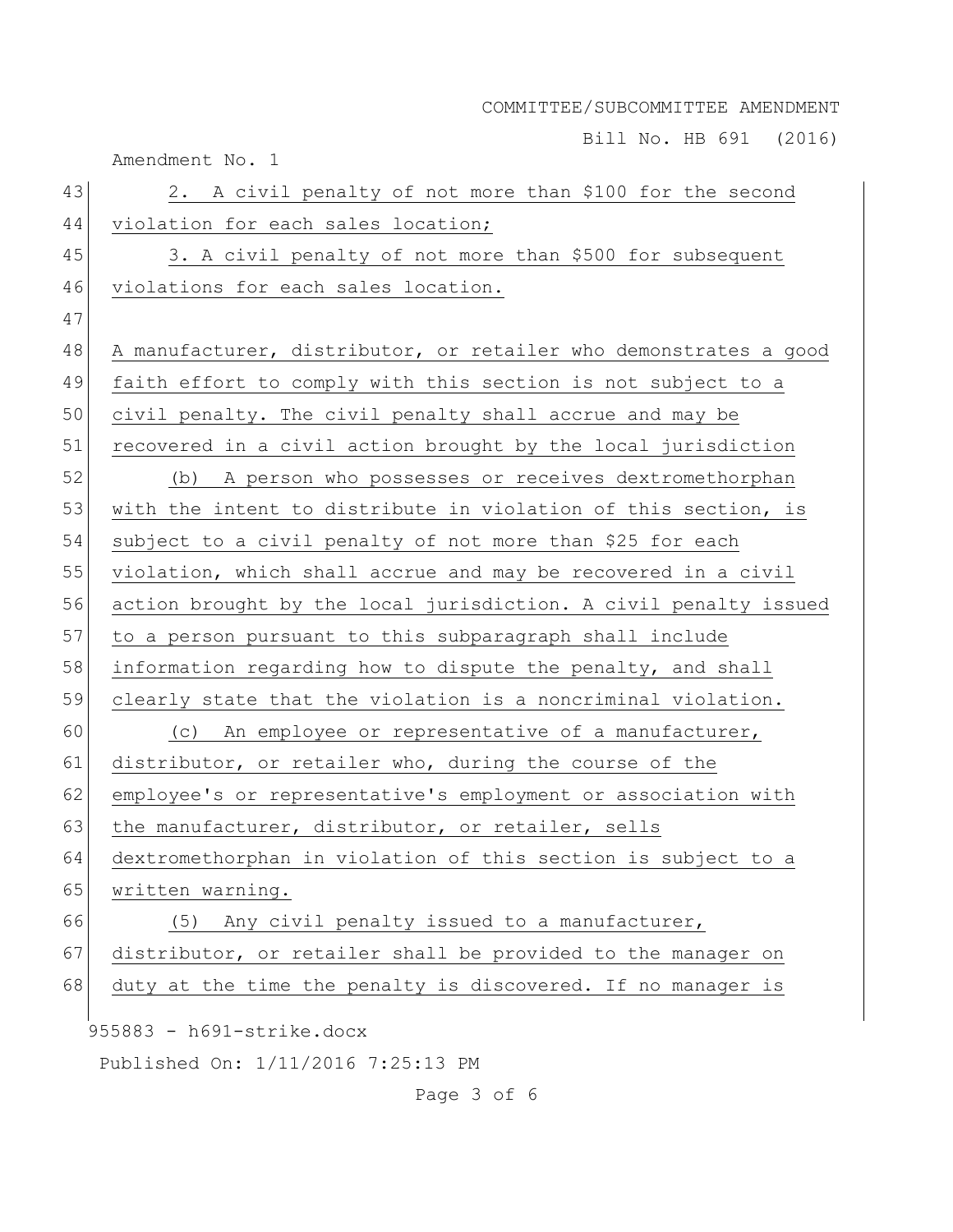Bill No. HB 691 (2016)

Amendment No. 1

| 69 | available, the law enforcement officer shall attempt to contact  |
|----|------------------------------------------------------------------|
| 70 | the manager for service. If unsuccessful, the law enforcement    |
| 71 | officer may leave a copy with the employee and mail a copy to    |
| 72 | the owner's business address as filed with the Department of     |
| 73 | State or may return for service at a later time. The civil       |
| 74 | penalty shall provide the following information:                 |
| 75 | (a) The date and approximate time of the sale in violation       |
| 76 | of this section;                                                 |
| 77 | (b) The location of the sale, including the address;             |
| 78 | (c) The name of the employee or representative that              |
| 79 | completed the sale;                                              |
| 80 | (d) Information regarding how to dispute the penalty; and        |
| 81 | (e) Notice that the violation is a noncriminal violation.        |
| 82 | (6)<br>This section shall be applied uniformly throughout the    |
| 83 | state. Enforcement of this section shall remain with local law   |
| 84 | enforcement departments and officials charged with the           |
| 85 | enforcement of the laws of the state.                            |
| 86 | To dispute the civil penalty, the recipient of the<br>(7)        |
| 87 | penalty must provide notice of the dispute to the clerk of the   |
| 88 | county court in the jurisdiction in which the violation occurred |
| 89 | within 15 days of receipt of the penalty. The local              |
| 90 | jurisdiction, through its duly authorized officers, shall hold a |
| 91 | hearing in the court of competent jurisdiction when a civil      |
| 92 | penalty for violation of this section is issued, the violation   |
| 93 | is disputed, and the recipient is issued the penalty by a law    |
| 94 | enforcement officer employed by or acting on behalf of the       |
|    | $955883 - h691$ -strike.docx                                     |
|    | Published On: 1/11/2016 7:25:13 PM                               |

Page 4 of 6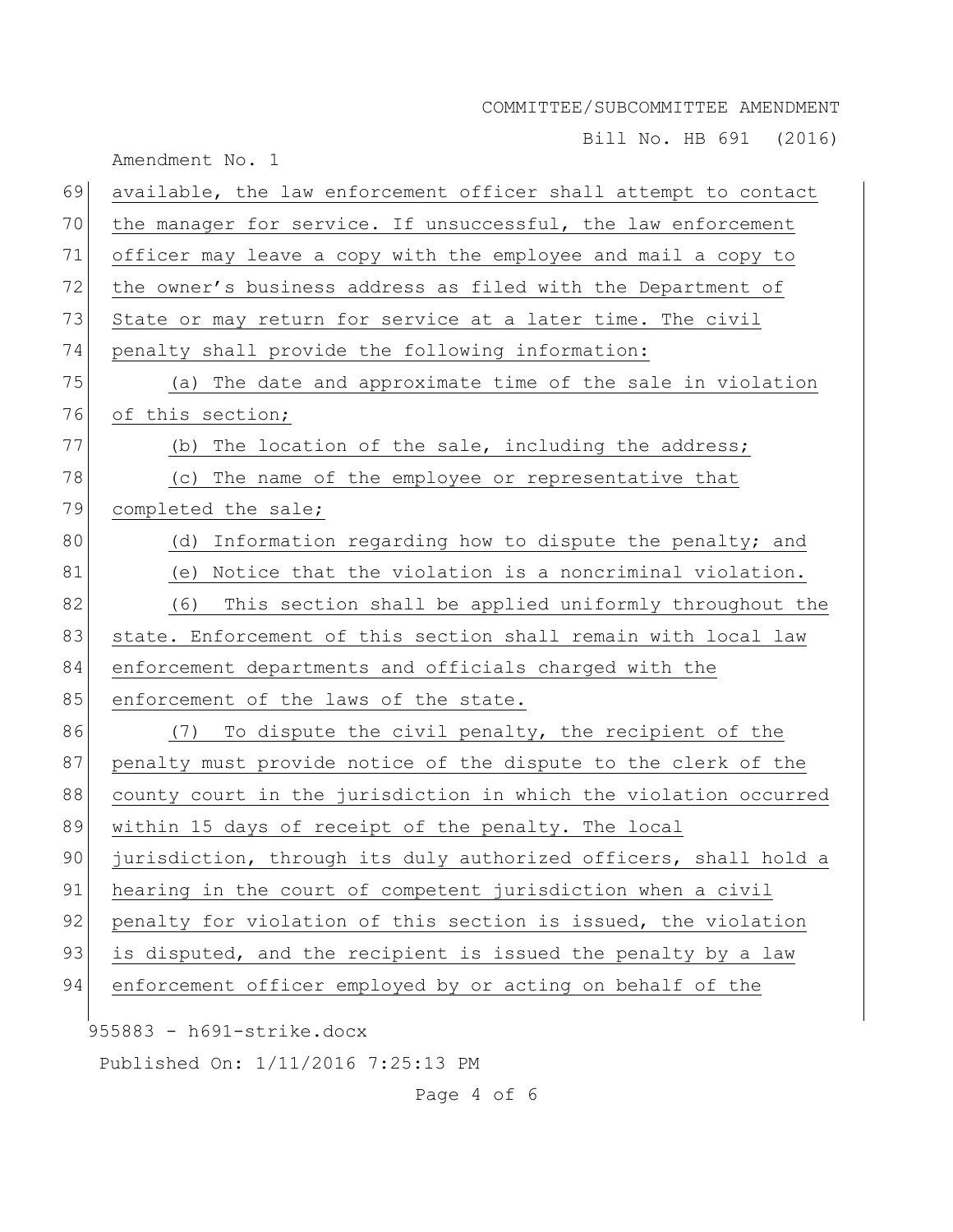Bill No. HB 691 (2016)

Amendment No. 1

| 95  | jurisdiction. If the court finds in favor of the jurisdiction,   |
|-----|------------------------------------------------------------------|
| 96  | the court shall require the payment of the fines as provided in  |
| 97  | this section.                                                    |
| 98  | (8)<br>This section does not:                                    |
| 99  | Impose any restriction on the placement of products in<br>(a)    |
| 100 | a retail store, direct access of customers to finished drug      |
| 101 | products, or the maintenance of transaction records.             |
| 102 | (b) Apply to a medication containing dextromethorphan that       |
| 103 | is sold by a retail entity pursuant to a valid prescription.     |
| 104 | (c) Create a criminal violation. Any person who violates         |
| 105 | the provisions of this section commits a noncriminal violation   |
| 106 | as provided in $s. 775.08(3)$ .                                  |
| 107 | This section preempts any ordinance regulating the<br>(9)        |
| 108 | sale, distribution, receipt, or possession of dextromethorphan   |
| 109 | enacted by a county, municipality, or other political            |
| 110 | subdivision of the state, and dextromethorphan is not subject to |
| 111 | further regulation by such political subdivisions.               |
| 112 | Section 2. This act shall take effect January 1, 2017.           |
| 113 |                                                                  |
| 114 |                                                                  |
| 115 | TITLE AMENDMENT                                                  |
| 116 | Remove everything before the enacting clause and insert:         |
| 117 | A bill to be entitled                                            |
| 118 | An act relating to the retail sale of                            |
| 119 | dextromethorphan; creating s 501.975, F.S.; providing            |
| 120 | definitions; prohibiting a retail entity from                    |
|     | $955883 - h691$ -strike.docx                                     |
|     | Published On: 1/11/2016 7:25:13 PM                               |

Page 5 of 6